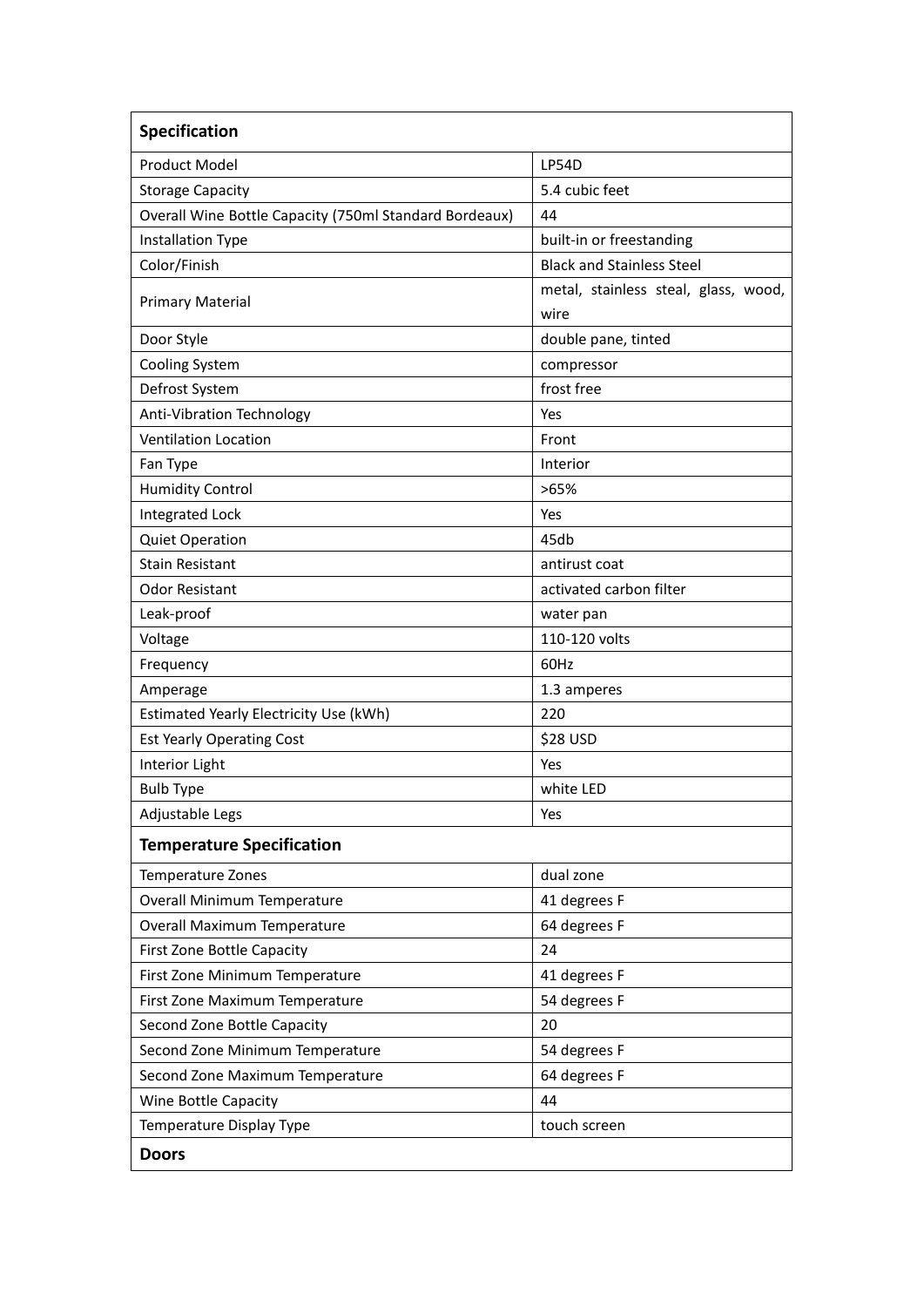| Door Handle Design                           | external                       |
|----------------------------------------------|--------------------------------|
| Door Swing Orientation                       | reversible                     |
| Number of Doors                              | 1                              |
| Door Material                                | tempered glass                 |
| Door Material Details                        | tinted double pane             |
| Door Color/Finish                            | stainless steel                |
| Door Opening Degree to Slide out Shelves     | $>90^\circ$                    |
| <b>Shelves</b>                               |                                |
| Adjustable Shelves to different heights      | <b>No</b>                      |
| Number of Shelves                            | 4 full shelves + 2 half shelf  |
| <b>Shelve Material</b>                       | glass, iron                    |
| Shelves slide out degree                     | 75%                            |
| Full shelve size (Width x Depth x Height)    | 19.1x18.1x0.8inches            |
| Half shelve size (Width x Depth x Height)    | 19.1x12.6x0.8inches            |
| <b>Certifications Listings&amp;Approvals</b> |                                |
| <b>ETL Listed</b>                            | Yes                            |
| ISO 9001 Certified                           | Yes                            |
| <b>Unit Dimension and Weight</b>             |                                |
| Overall Height - Top to Bottom               | 34.4 inches                    |
| Overall Width - Side to Side                 | 23.4 inches                    |
| Overall Depth - Front to Back                | 25.3 inches                    |
| Depth - Excluding Handles                    | 23.6 inches                    |
| Interior Height - Top to Bottom              | 27.6 inches                    |
| Interior Width - Side to Side                | 20.5 inches                    |
| Interior Depth - Front to Back               | 20.5 inches                    |
| Door Height - Top to Bottom                  | 29.9 inches                    |
| Door Width - Side to Side                    | 23.4 inches                    |
| Door Depth - Front to Back                   | 1.4 inches                     |
| Depth With Door Open at 90 Degrees           | 48.0 inches                    |
| Cutout Width - Side to Side                  | 24.2 inches                    |
| Cutout Depth - Front to Back                 | 24.8 inches                    |
| Cutout Height - Top to Bottom                | 34.8 inches                    |
| Overall Product Weight Net Weight            | 111.3 Lbs                      |
| Shipping Weight with Panel                   | 132.9 Lbs                      |
| Shipping Height - Top to Bottom with Panel   | 40.7 inches                    |
| Shipping Width - Side to Side                | 25.8 inches                    |
| Shipping Depth - Front to Back               | 27.2 inches                    |
| <b>Installation and Usage</b>                |                                |
| <b>Installation Required</b>                 | No                             |
| Tools Needed for Installation                | No                             |
| <b>Additional Parts Required</b>             | No                             |
| Supplier Intended and Approved Use           | residential and commercial use |
| Outdoor Use                                  | No                             |